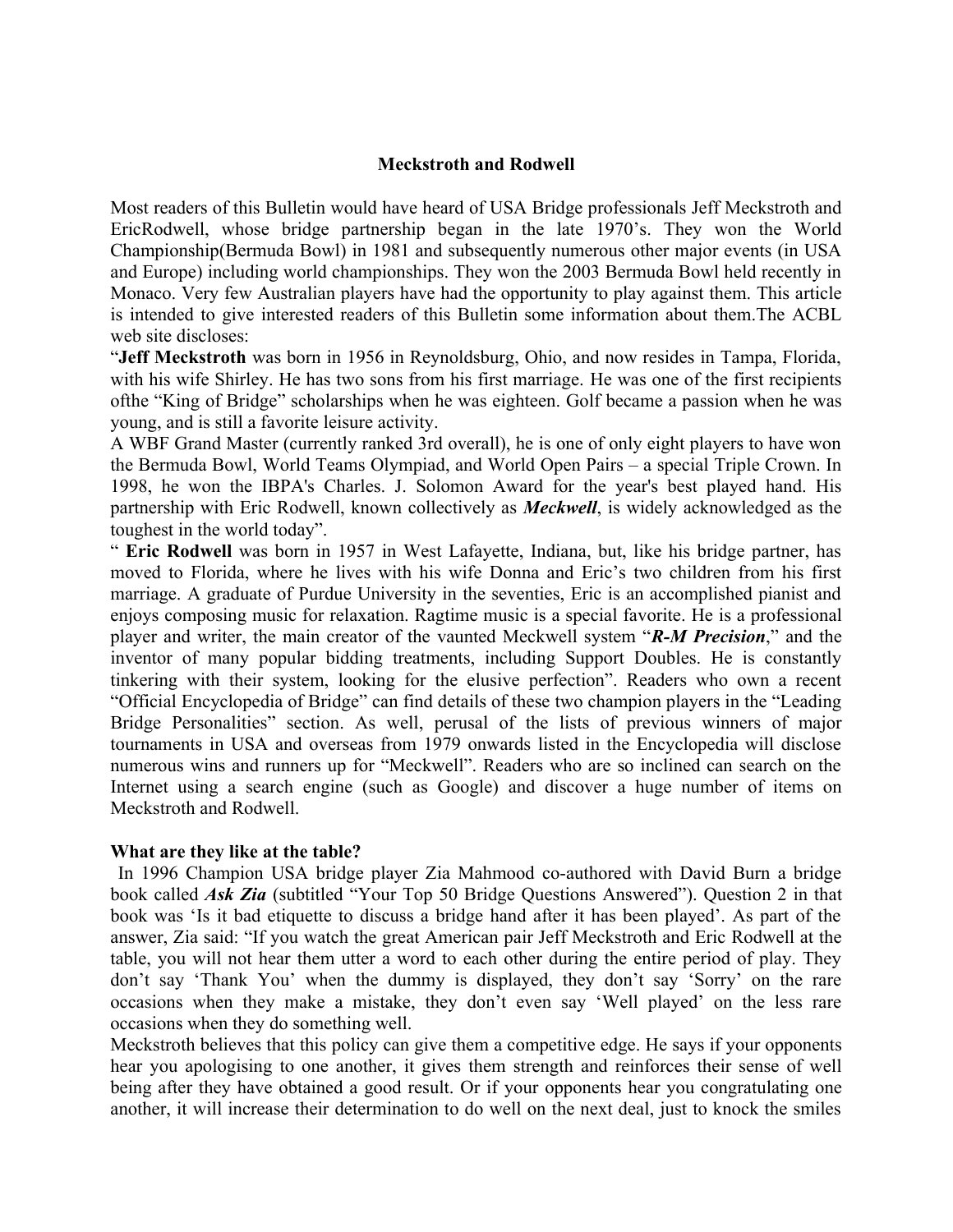off your faces. By saying nothing, you can build an aura of omnipotence and invulnerability around you which can only work to your advantage". Here is a recent deal where Meckwell extracted the full penalty from their opponents.

This was board 28 from the semi final of the 2003 Bermuda Bowl USA I Vs USA II. After 48 boards in the semi final USA II were only 17.5 IMPs behind. USA I pick up several good swings and then came this body blow for the USA II team.

| <b>Dealer: W</b> |                 |              |
|------------------|-----------------|--------------|
| Vul: NS          | N               |              |
|                  | A <sub>10</sub> |              |
|                  | 10              |              |
|                  | A 8 6 5 3       |              |
|                  | A9874           |              |
| W                |                 | E            |
| KQ985            |                 | 7            |
| J 54             |                 | R862         |
| Q <sub>2</sub>   |                 | <b>RV107</b> |
| K 106            |                 | DV53         |
|                  | S               |              |
|                  | J6432           |              |
|                  | AQ973           |              |
|                  | $\sim$ $\sim$   |              |

$$
\begin{array}{c} 94 \\ 2 \end{array}
$$

At one table, USA II (Adam Wildavsky) passed, Bob Hamman, North, opened 1K, Doug Doub passed and over Paul Soloway's 1P response, Hamman bid 2T

Soloway's 2K bid was passed out. Doub led 6H and Hamman rose AH and played carefully for  $+90.$ 

This looks like a peaceful deal. . . . . but there was action at the other table. West, Rodwell, opened 1P and Bobby Wolff bid 2NT (unusual for minors). Meckstroth doubled 2NT and soon Dan Morse (South) became declarer in 3K Doubled. As stated in the Daily Bulletin Issue  $#12:$ 

" The defense was brutally accurate". Rodwell led 2K.(*Ed- PJ- the }2 is the* only lead *that will, against best declarer play, set the contract three tricks)*.

Sue and Richard Grenside live in Perth nowadays. Sue always travels with her husband Richard when he directs at World Bridge Championships. In recent years Sue has been a regular 'recorder' for Meckstroth and Rodwell. She is present at every session they play. I asked Sue to make some comments for this Bulletin :

" I have been the recorder for the USA Open team for the past 2 Bermuda Bowls. In the 2003 event held in Monte Carlo I was the recorder for every match the team played, (all 656 boards ). Both times the team was headed by Nick Nickell playing with Dick Freeman and teamed with Jeff Meckstroth, Eric Rodwell, Bob Hamman and Paul Soloway. Meckwell, as they are affectionately known are the anchor pair of the team and it has been very interesting to sit beside them and observe both the play and mannerisms at the table. Meckstroth always sits east and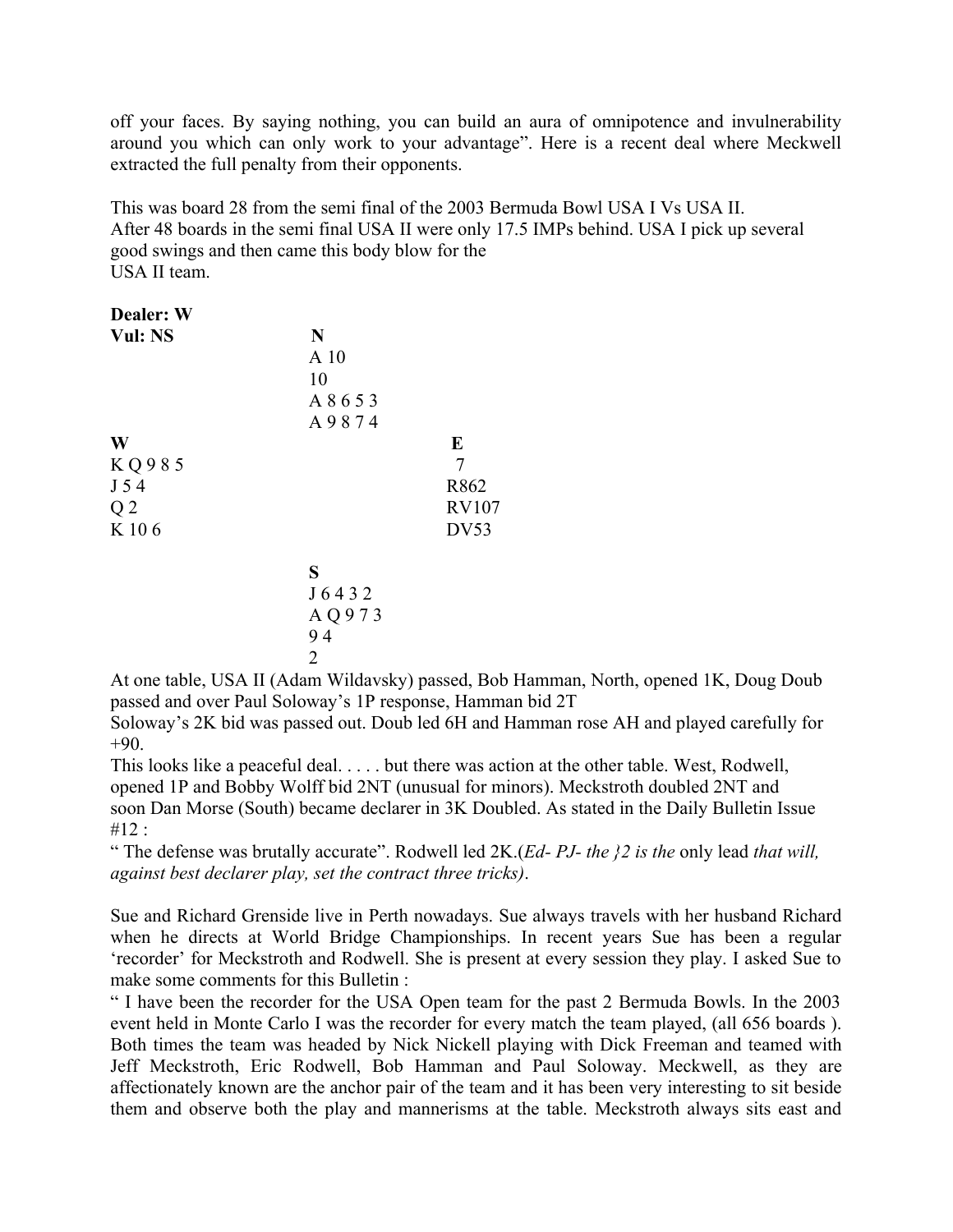south. They play a system of relays, which they modify according to their opponents, and from the advice of the Coach who is an integral part of the team. The Coach provides each team member with an overview of every other team along with suggested defensive bidding especially targeting "multi's" and the like This overview took the form of a new book for each day of play running into 10's of pages.

At the commencement of each match they would always discuss their defence methods and often made small changes in line with their Coach's suggestions. I have been impressed by the courtesy they extend to opponents, especially the weaker teams. They are much focused at the table with Rodwell being the more intense of the two, he takes more time in working out the opponents hands and best line of defence. During play they claim at the first opportunity thus saving time for the difficult hands. I am sometimes surprised at their stopping in successful part score contracts when we lesser players would leap into higher contracts, thus proving that hand evaluation is one of the most important aspects of the game. This hand evaluation is very noticeable in both their light openings and overcalls. Sometimes wrong but their results speak for themselves. The team made a comment to me at the Victory Dinner "we don't always play our best for the Vu-graph", remember they have been playing for two weeks straight and by the final there is a lot of pressure and exhaustion."

## **This next section is aimed mainly at keen tournament players who may be interested in an outline of the Meckwell system**.

*Here is an extract from a recent World Championship book where Eric Kokish summarized their system that year (1997*)

"Jeff Meckstroth/Eric Rodwell, in addition to a highly sophisticated strong club system (really sliding towards 15+ HCP unless unbalanced) , feature a full array of destructive and competitive gadgets to annoy their opponents. They employ a 9-12 HCP no trump at favourable vulnerability, first and second position (13+ to 16- HCP) otherwise), eccentric patterns permissible. In first and second position 2K is a fairly loose weak two bid in a major,  $2\vee$  a three suited Precision 2K bid, 2♠ a weak pre-empt in clubs or any pre-empt in diamonds, making 3♣ a no trumporiented preempt. 3K is a heart pre-empt,  $3 \vee \alpha$   $\triangle$  pre-empt and  $3 \triangle$  any solid suit.. In third and fourth position, however, all these bids revert to something akin to standard. Many fit showing bids and competitive transfers, takeout NT bids. Comic NT overcalls at favourable vul. Their trademark is their tendency to open and overcall very light and consistently play routine partscore deals in game,making a far higher percentage of these games than the odds would suggest. Some intermediate jump overcalls (Unfavorable vul) and a no-fear two-suited overcall style. Over enemy strong NT, double is one minor or both majors, 2m shows that suit and a major, 2M is natural. Over weak NT, double shows values, 2♣ shows spades and a rounded suit, 2K shows diamonds and a major, 2M are natural plus 2NT shows a different sort of 1 suiter and 3 level bids show defined 2 suiters. They play a complete transfer method over enemy takeout doubles, and some tricky forcing pass agreements at high levels in some situations. Negative doubles through 3♠,responsive doubles thru 4K, higher doubles showing cards rather than perfect patterns. Their 'carding'arrangements are: some Rusinow (ie underlead) and third highest from even, low from odd against suits. Rusinow, strong king leads, and fourth best against NT". Their signals are generally reverse with some special exceptions. So if ever you get to play against Meckwell you will know something of what to expect !